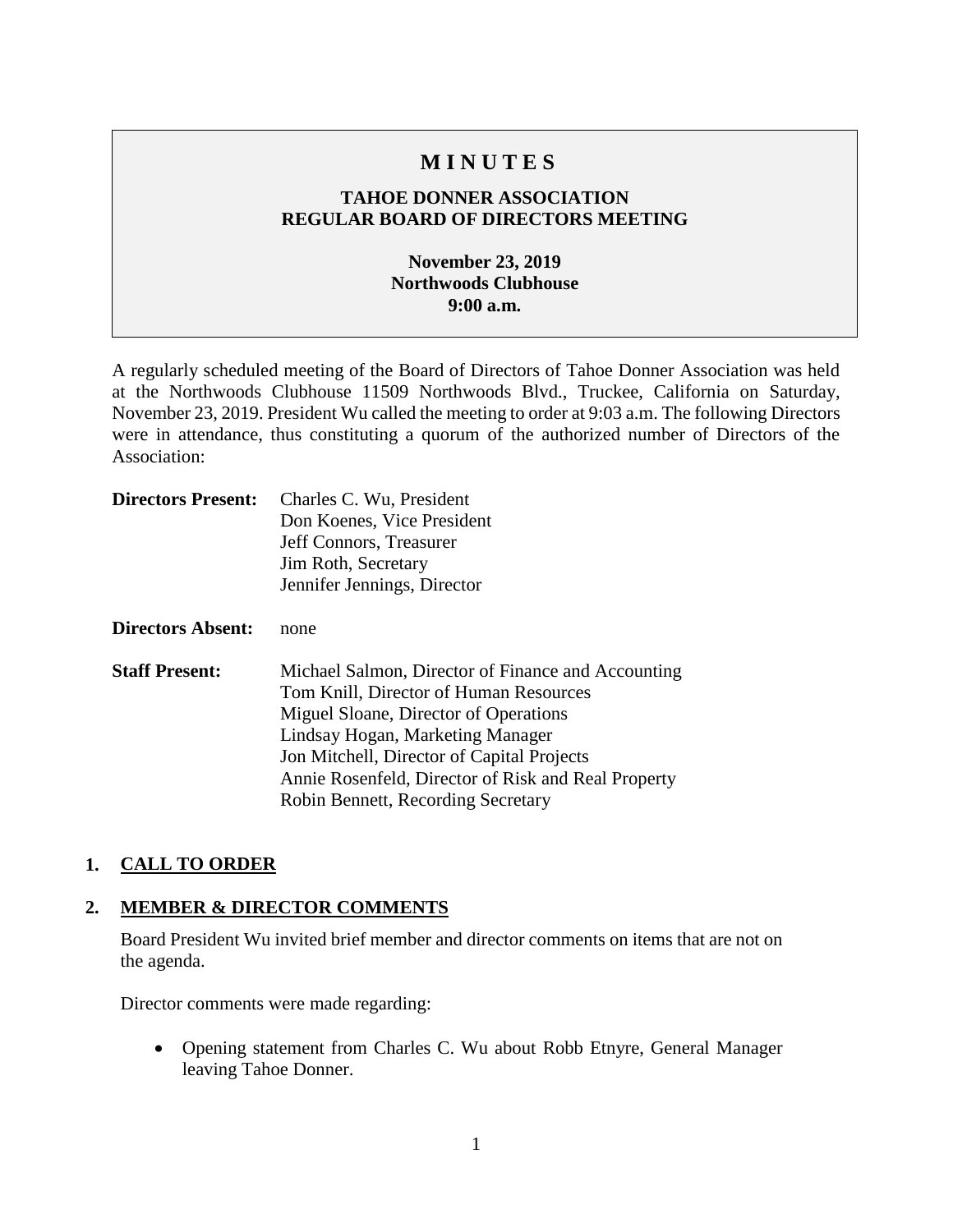- Director Connors: read an email he received from a homeowner in regard to Tahoe Donner finances.
- Director Koenes: made a comment about the email that Director Connors read correcting two statements that were made, we do need to fund for the replacement of structures and we are not obligated nor should we fund it to the depreciated cost but rather we should fund it to the future replacement cost. Director Koenes also quoted a Davis Sterling Act in regard to designated reserve funds. Tahoe Donner is appropriately handing those costs.
- Director Roth: wanted to publicly thank Robb Etnyre for his time as General Manager at Tahoe Donner. Director Roth would like to urge the Board to have greater transparency and stated that "we owe it to our members".
- Director Koenes: requested that we have a standing item on the agenda during the recruitment process.

Member comments were made regarding:

- Member comment: regarding General Manager and expressed his heart felt thanks to Robb Etnyre and the years of service he has given Tahoe Donner. He gave details about the positive changes that Robb Etnyre has made to Tahoe Donner.
- Member comment: was made regarding climate change and the use of clothes lines in Tahoe Donner.
- Member comment: regarding the new trail sign at ski slope, he would like an indication on the map where dogs need to be on a leash.
- Member comment: regarding a hot air balloon that landed in the meadow at Northwoods and the outcome of his report to the police.
- Member comment: regarding Robb Etnyre's departure from Tahoe Donner. She has reviewed his contract in detail and wants answers from the Board of Directors as to why they terminated Robb Etnyre.
- Member comment: regarding Resolution 2018-2 he has reached out to the Board of Directors and received a response from only one director.
- Member comment: regarding transparency and being honest and truthful to the membership.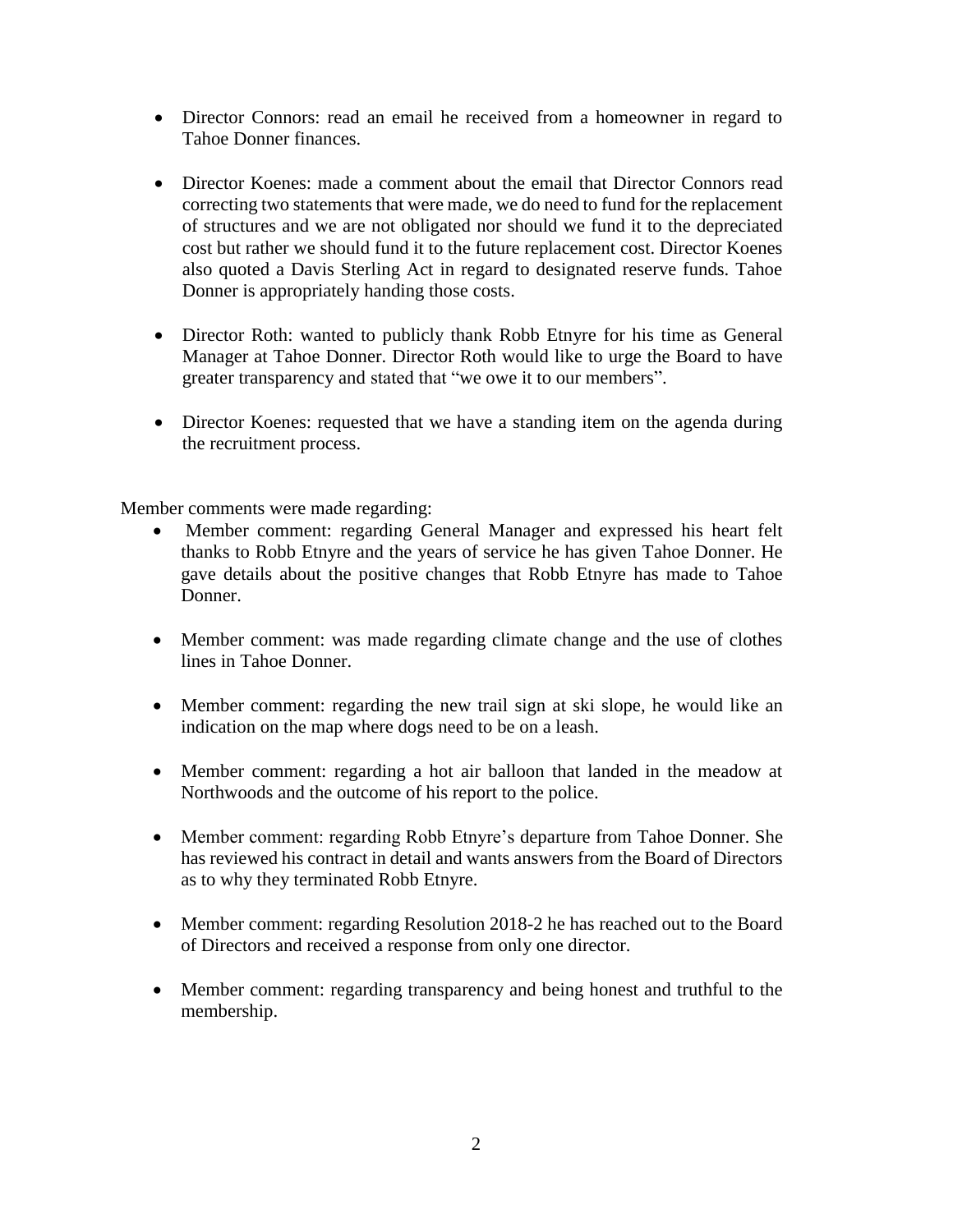Members may submit additional comments by email to the Board of Directors at [board@tahoedonner.com.](mailto:board@tahoedonner.com) (Members are recognized to comment on agenda items as they occur).

# **3. ACTION: CONSENT CALENDAR**

(Board of Directors)

Items listed under the Consent Calendar are considered to be routine and were acted on as follows:

- September 21, 2019 Meeting Minutes
- October 17, 2019 Meeting Minutes
- October 19, 2019 Meeting Minutes

Executive Session Report o October 17, 2019

- o October 19, 2019 o November 1, 2019 o November 8, 2019
- o November 14, 2019
- Tahoe Donner Line Dance Club New Club
- Tahoe Donner Women's 9 Holers Golf Club Revised Bylaws
- Tahoe Donner Hiking Club Revised Bylaws
- Trout Creek Fitness Equipment Reserve Replacement Fund
- Treasurer's Investment Report  $3<sup>rd</sup>$  Quarter
- 5501 Report August/September

Director Roth would like to remove the executive session reports since the Board of Directors has not approved the report out.

Director Connors would like a slight modification on 5501 report minutes for the October and September meetings. Michael Salmon stated the error and confirmed that it will be corrected.

After brief discussion, Director Koenes moved to approve the consent calendar with the modifications to the 5501 report seconded by Director Wu. Motion Passed: 5- 0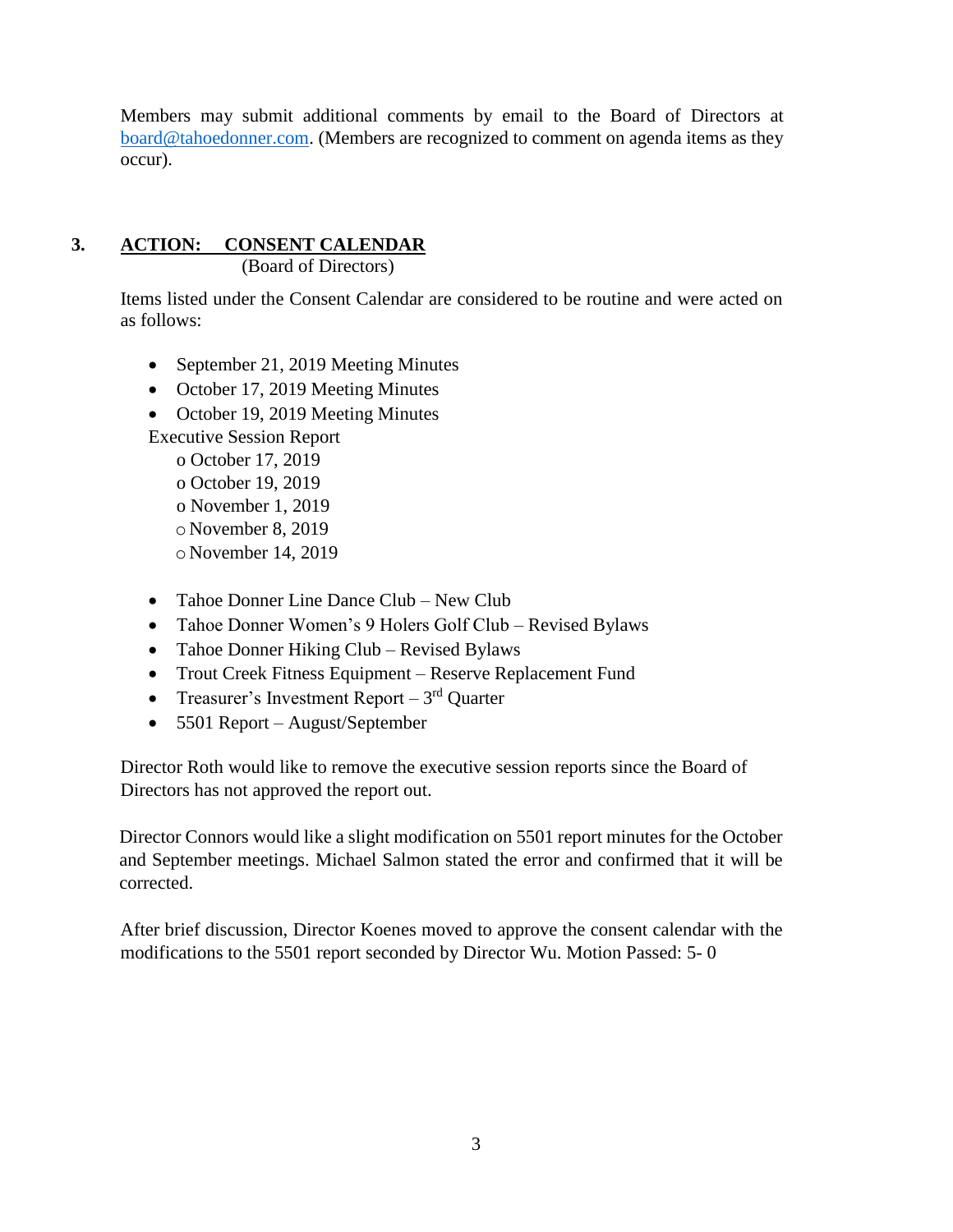## **4. COMMITTEE / TASK FORCE REPORTS**

(Committee/Task Force Chairs)

The Board of Directors reviewed the Committee / Task Force written minutes and reports as a routine monthly procedure.

## **5. ACTION: 2020 COMMITTEE PROJECTS**

(Charles C. Wu, Board President)

The Board of Directors discussed committee projects for 2020. They also discussed the recruiter selection and an advisory task force specific to the search for the new General Manager. Director Wu stated the board wants this to be an open recruitment process.

Director Wu moved to start an advisory task force seconded by Director Koenes. Motion passed:  $5-0$ 

## **6. DISCUSSION: QUARTERLY FINANCIAL UPDATE**

(Annie Rosenfeld, Miguel Sloane, and Michael Salmon)

Michael Salmon, Director of Accounting and Finance gave the board and membership an update on the third quarter financials.

## **7. ACTION: OVERVIEW OF BOARD GOVERNANCE, AUTHORITY AND MEETINGS AND POLICY AND PROCEDURES ON THE CONDUCT OF BOARD MEETINGS POLICY 2017-2**

(Charles C. Wu, Board President)

The Board of Directors reviewed the current policy and discussed the idea of adding member notification on items over \$1 million with a 30 day notice.

After discussion, Director Wu moved to amend the language under the agenda preparation section of policy  $2017 - 2$  and adding language for emergency purposes seconded by Director Connors. Motion Passed: 3 – 2

Director Koenes moved to have legal review the policy 2017 -2 seconded by Director Wu. Director Koenes withdrew his motion.

## **8. BREAK** taken at 10:42 a.m.

The Board meeting resumed at 11:00 a.m.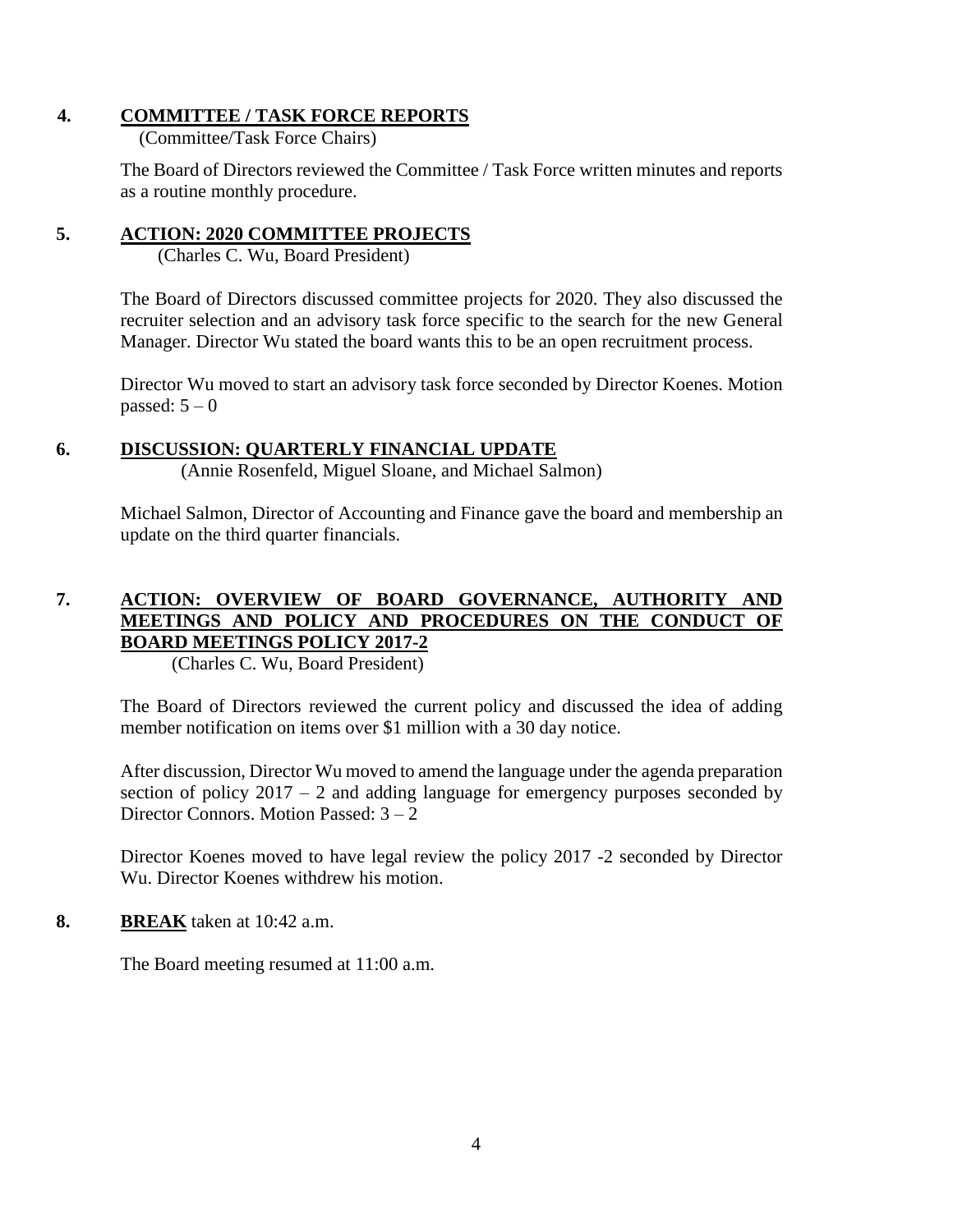#### **9. ACTION: 2017-01 BOARD AMENITY ACCESS AND DISCOUNT POLICY** (Jim Roth, Board Director)

The Board of Directors reviewed the current policy and discussed the peak period language in the policy for 50% off food and beverage discounts. There was a lengthy discussion on removing the black out period on weekends for Director discounts.

Director Wu moved to remove the second sentence on peak period pricing on item 2 and

3 seconded by Director Roth. Motion Passed:  $5-0$ 

## **10. ACTION: PAYMENT PLAN OPTIONS**

(Jeff Connors, Board Director)

Director Connors provided his understanding of the payment plan process and the options for the membership. Michael Salmon, Director of Finance and Accounting explained the accounting process for members that come in requesting a payment plan.

After discussion Director Connors moved to direct management to explore payment options to give members the option of alternative payments no second, motion died.

## **11. ACTION: RECREATION FEE PRICING**

(Charles C. Wu, Board President)

Director Wu provided background information on proposing a 1-2 person option on recreaction fee pricing. After discussion, Director Wu would like to table the item and ask management to prepare an analysis.

# **12. ACTION: ASPENWARE INFORMATION TECHNOLOGY SOFTWARE**

(Miah Cottrell, Director of Information Technology)

Miah Cottrell, Director of Information Technology briefed the board on the Aspenware Software. After discussion, Director Roth moved to approve the decision paper and purchase of Aspenware Software no second, motion died.

## **13. LUNCH**

Taken at 12:10 p.m. the Board of Directors will return to item 14.

The Board reconveyned at 12:45 p.m.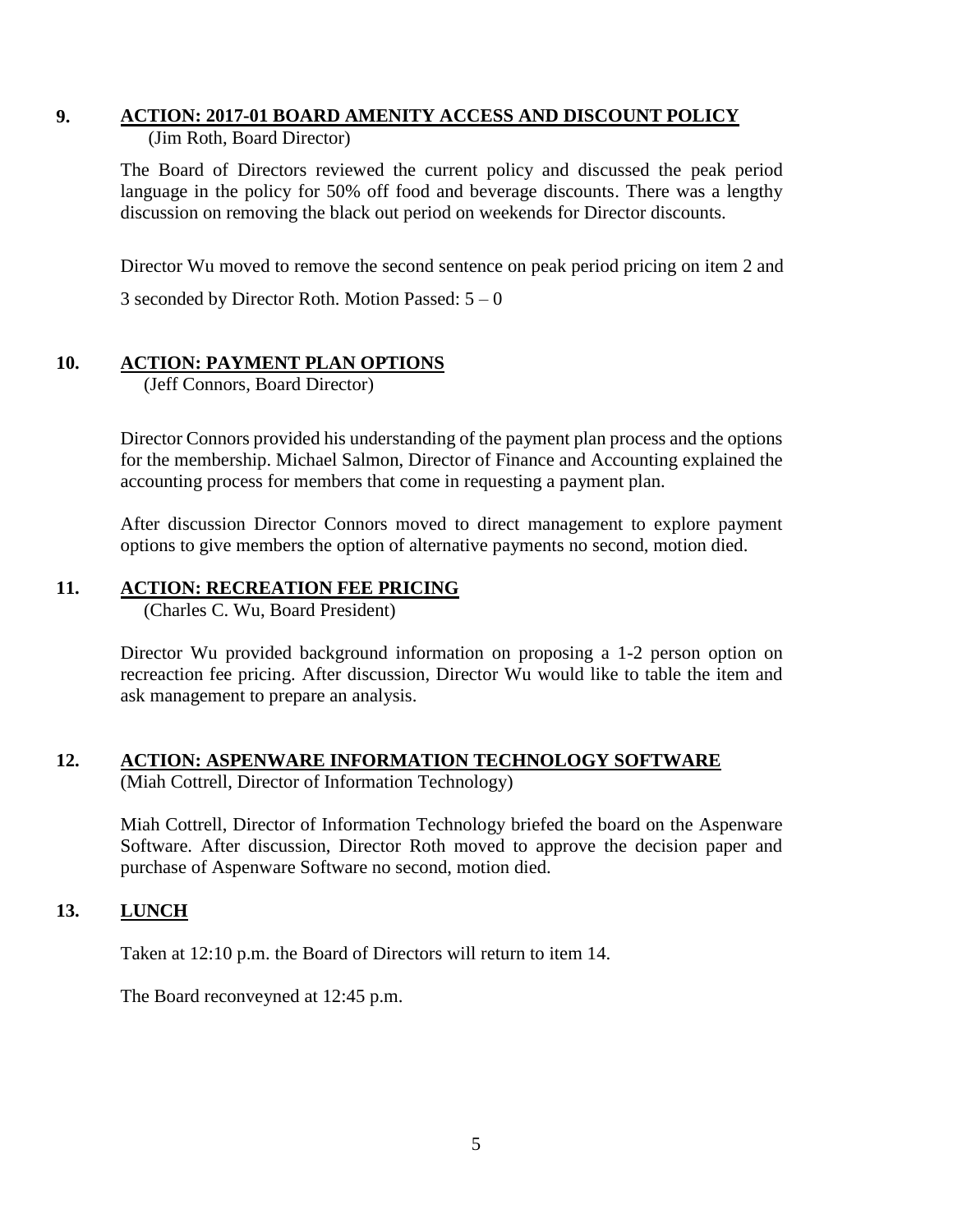## **14. ACTION: ARCHITECTURAL STANDARDS DRAFT ACCESSORY DWELLING UNIT RULES**

(Annie Rosenfeld, Director of Risk Management and Real Property)

Annie Rosenfeld, Director of Risk Management and Real Property gave an update on the Town of Truckee's update to the ADU ordinance. The Board of Directors reviewed the decision paper and draft rules prepared by staff. After discussion, Director Jennings moved to approve option 1 of the decision paper provided by staff. After further discussion, Director Jennings withdrew her motion.

Director Jennings moved to approve the draft rules of 45 day notice with option 2 in the decision paper seconded by Director Wu. Motion Passed: 4 – 1 Director Roth No.

## **15. ACTION: 401K RETIREMENT PLAN**

(Tom Knill, Director of Human Resources)

Tom Knill, Director of Human Resources gave the board an overview of the 401K plan options. After discussion, Director Wu moved to approve the split seconded by Director Roth. Motion Passed:  $5 - 0$ 

#### **16. EXECUTIVE SESSION (closed to members)**

Director Koenes moved to approve adjourning to executive session Director Roth seconded. Motion passed:  $5 - 0$ 

The Board of Directors adjourned to executive session at 3:00 p.m.

## **17. ADJOURNMENT**

There was board consensus to adjourn the meeting at 5:45 p.m.

Submitted by:

Jim Roth, Board of Directors Secretary

\_\_\_\_\_\_\_\_\_\_\_\_\_\_\_\_\_\_\_\_\_\_\_\_\_\_\_\_\_\_\_\_\_\_\_\_\_\_